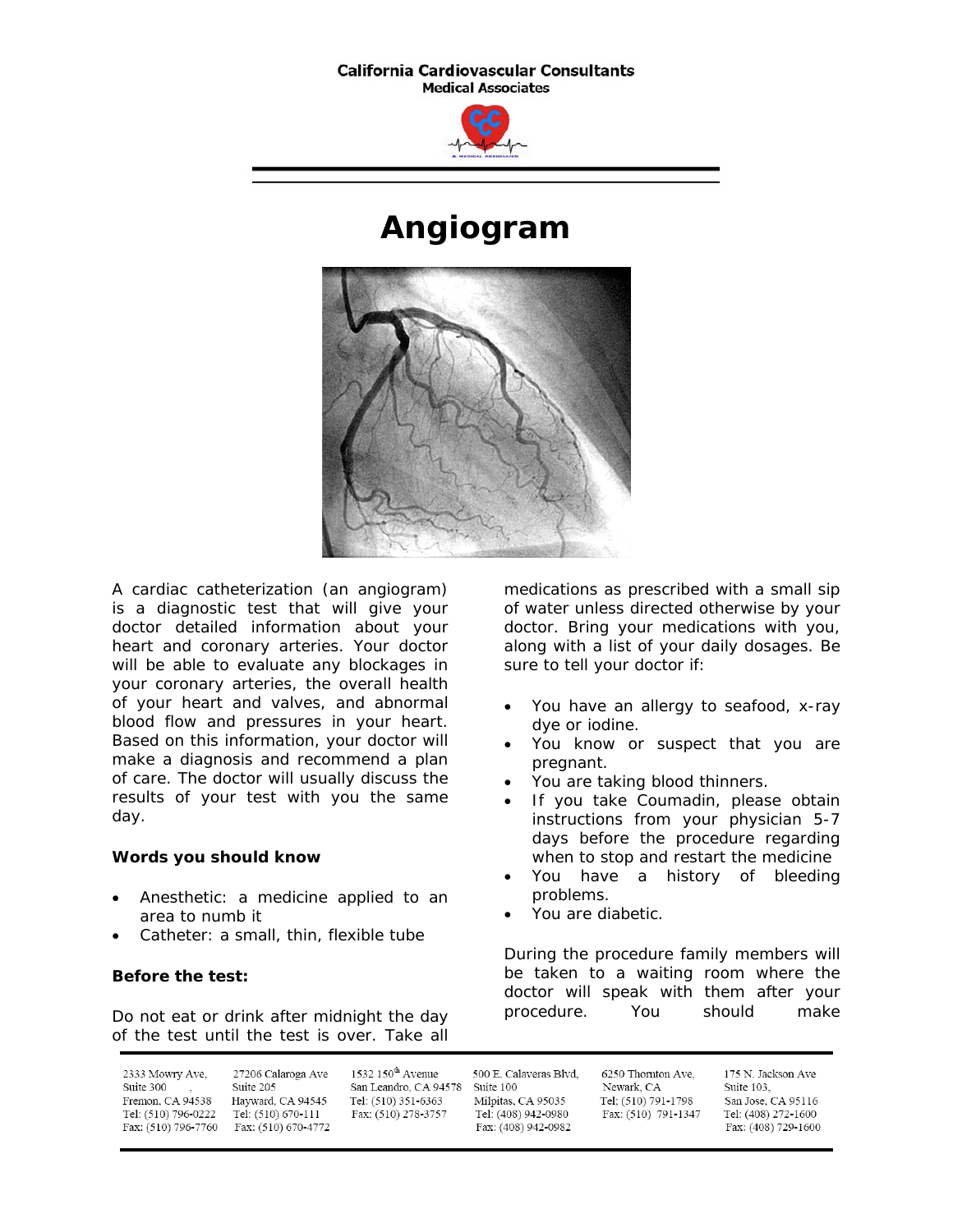#### **California Cardiovascular Consultants Medical Associates**



arrangements to have someone drive you home after the procedure.

## **The cardiac catheterization procedure**

The procedure is performed by a physician who is specially trained in performing cardiac catheterization. You will be moderately sedated during the procedure and your doctor and nurses will explain each step as it occurs. An intravenous needle (IV) will be started and a nurse will give you a sedative to help you relax. Your blood pressure and heart rhythm will be monitored constantly throughout the test.

The procedure will begin by administration of an anesthetic to the site where the catheter will be inserted - usually in the groin or arm. You may feel a slight "stinging" sensation during the injection. A special catheter is then inserted into your groin artery. The catheter will then be advanced through a blood vessel into your heart. You should experience no pain while the catheter is threaded into your heart.

Once the catheter is in place, several injections of dye will be made into the arteries and chambers of your heart. You may experience some discomfort ("hot flash") for 20-30 seconds as dye is injected into your heart. An x-ray camera will be moved around the table to take pictures of your heart from a number of different angles. The procedure usually takes 30-60 minutes.

It is unusual to experience any pain during the procedure. If you do, report it to your doctor immediately. After the procedure, the catheter will be withdrawn

and a nurse may apply pressure to the site for about 20 minutes. You may receive a collagen "plug" at the puncture site to speed up your recovery

# **Complications**

Complications during or after cardiac catheterization are rare. The most common complication is bleeding at the site of the blood vessel where the catheter is inserted. If this occurs, it is usually results in minor bruising. Sometimes a small lump occurs at the site, but this will go away in a week or so. The possibility of a heart attack, stroke, sudden closure of a blood vessel or death is very rare.

# **Following the procedure**

Your doctor will decide when you will be able eat and drink after the test. You will remain in bed for about 2-5 hours, with the head of the bed either flat or slightly raised. Movement of your leg may be restricted for several hours. Your vital signs will be closely monitored.

It is not uncommon to have swelling, bruising and a small lump at the catheter insertion site. Please tell your nurse if you experience any pain or discomfort including warmth, wetness, numbness or tingling, or if you develop a fever over 100ºF.

Discharge usually takes place within 2-6 hours of the procedure. Mild exercise and driving may usually resume after 1-2 days with the permission of your doctor.

| 2333 Mowry Ave,     | 27206 Calaroga Ave  | 1532 $150th$ Avenue   | 500 E. Calaveras Blvd, | 6250 Thornton Ave,  | 175 N. Jackson Ave  |
|---------------------|---------------------|-----------------------|------------------------|---------------------|---------------------|
| Suite 300           | Suite 205           | San Leandro, CA 94578 | Suite 100              | Newark, CA          | Suite 103.          |
| Fremon. CA 94538    | Hayward, CA 94545   | Tel: (510) 351-6363   | Milpitas, CA 95035     | Tel; (510) 791-1798 | San Jose, CA 95116  |
| Tel: (510) 796-0222 | Tel: (510) 670-111  | Fax: (510) 278-3757   | Tel: (408) 942-0980    | Fax: (510) 791-1347 | Tel: (408) 272-1600 |
| Fax: (510) 796-7760 | Fax: (510) 670-4772 |                       | Fax: (408) 942-0982    |                     | Fax: (408) 729-1600 |